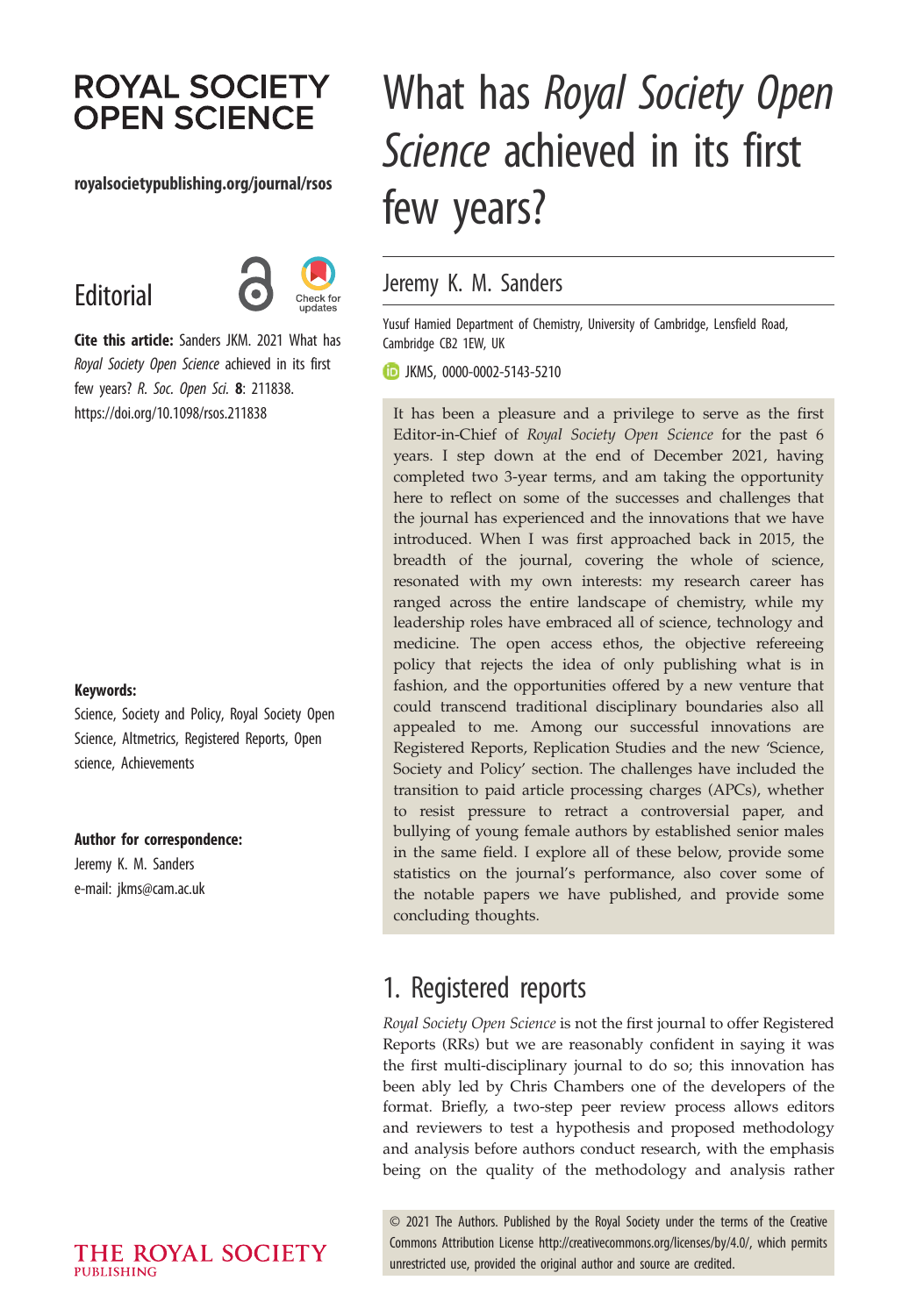than 'impact' of results, or on the correctness of the original hypothesis. This approach helps tackle some elements of publication bias and encourages better research design.

Over 170, initial RR submissions have been made since the journal began to offer them, with the majority in psychology but a growing minority in other subjects. More recently, we have joined with a number of other journals to encourage submission of RRs from the 'Peer Community In' initiative, which it is hoped will expand the reach of the format.

Taken together with the Replication Studies initiative, RRs are a core element of the journal's mission to encourage better and more open science.

#### 2. Replications

As with Registered Reports, [Replication Studies](https://royalsocietypublishing.org/rsos/replication-studies) have a two-stage peer review process: Stage 1 assesses the proposed study design before authors conduct the study, while Stage 2 assesses the results, with publication almost guaranteed if the authors have conducted the study according to their Stage 1 proposals. Royal Society Open Science has encouraged (and received) replication studies from launch, albeit infrequently.

Inspired by the so-called 'Pottery Barn rule' (i.e. you break it; you pay for it), Replications were launched in 2018 for a number of reasons—partly to build on our credentials as an open science innovator; partly to encourage best-practice (by allowing and encouraging replications of content published in the journal and by the Royal Society, as well as a number of publishers); and partly to help tackle the 'replication crisis' that is well known in some fields and perhaps quietly ignored in others. More than 45 Stage 1 submissions have come via this route, again mostly in psychology.

## 3. Science, society and policy

The opportunity to break out of traditional disciplinary constraints has attracted unusual submissions from the very beginning, but the article in 2019 from Sir David Spiegelhalter and his colleagues on [the difficulty of communicating uncertainty about facts, numbers and science](https://doi.org/10.1098/rsos.181870) stimulated a train of thought that led to the idea of a new section examining the interactions of [science with society and](https://royalsocietypublishing.org/rsos/ssp) [policy.](https://royalsocietypublishing.org/rsos/ssp) The advent of COVID-19 soon afterwards gave added impetus and urgency. We were delighted to attract Nick Pearce, Professor of Public Policy and Director of the Institute for Policy Research (IPR) at the University of Bath, to be the inaugural Subject Editor, and we have assembled a distinguished International Advisory Board and set of Associate Editors prior to the launch in early-2021.

The first few months have seen an overwhelmingly positive response with more than 50 submissions received, and a range of fascinating publications already. Many of these have been COVID-19-related, but a recent Perspective from Sir Michael Marmot [examined life expectancy trends and their relationship with](https://royalsocietypublishing.org/doi/10.1098/rsos.211454) [UK government policies,](https://royalsocietypublishing.org/doi/10.1098/rsos.211454) and a number of pieces under review are derived from the UK–[US Scientific Forum](https://royalsociety.org/about-us/international/international-work/us-uk-scientific-forum-sustainable-agriculture/).

## 4. Attracting submissions: new talent and other special collections

Attracting submissions to a new journal is inevitably not trivial, especially when APCs are introduced, as discussed below. Some of our submissions are papers submitted to other Royal Society journals and deemed scientifically sound but they don't meet those journals' selection (and selective) criteria. A successful collaboration with the Royal Society of Chemistry similarly generates papers in chemistry.

However, we have been keen to attract a new generation of researchers, and to that end have been creating special collections by inviting Royal Society University Research Fellows and Dorothy Hodgkin Fellows, with some Newton Fellowships and Sir Henry Dale Fellows, to contribute. This venture [was launched with chemistry:](https://royalsocietypublishing.org/topic/special-collections/new-talent) invitations in 2017 led to a modest launch event of the published collection in 2018 at the Royal Society with opening remarks from the President, and closing remarks from the Foreign Secretary. Perhaps most pleasing about the collection was the suggestion among several authors that it might lead to new collaborations; we're also delighted that at least three of the original authors have come back and published again in Royal Society Open Science.

We have since commissioned similar collections in astronomy, and the broadly 'molecular' life sciences of biochemistry, cellular and molecular biology, and genetics and genomics, with the Subject Editors leading. The pattern has been set to try to encourage at least one every 12–18 months.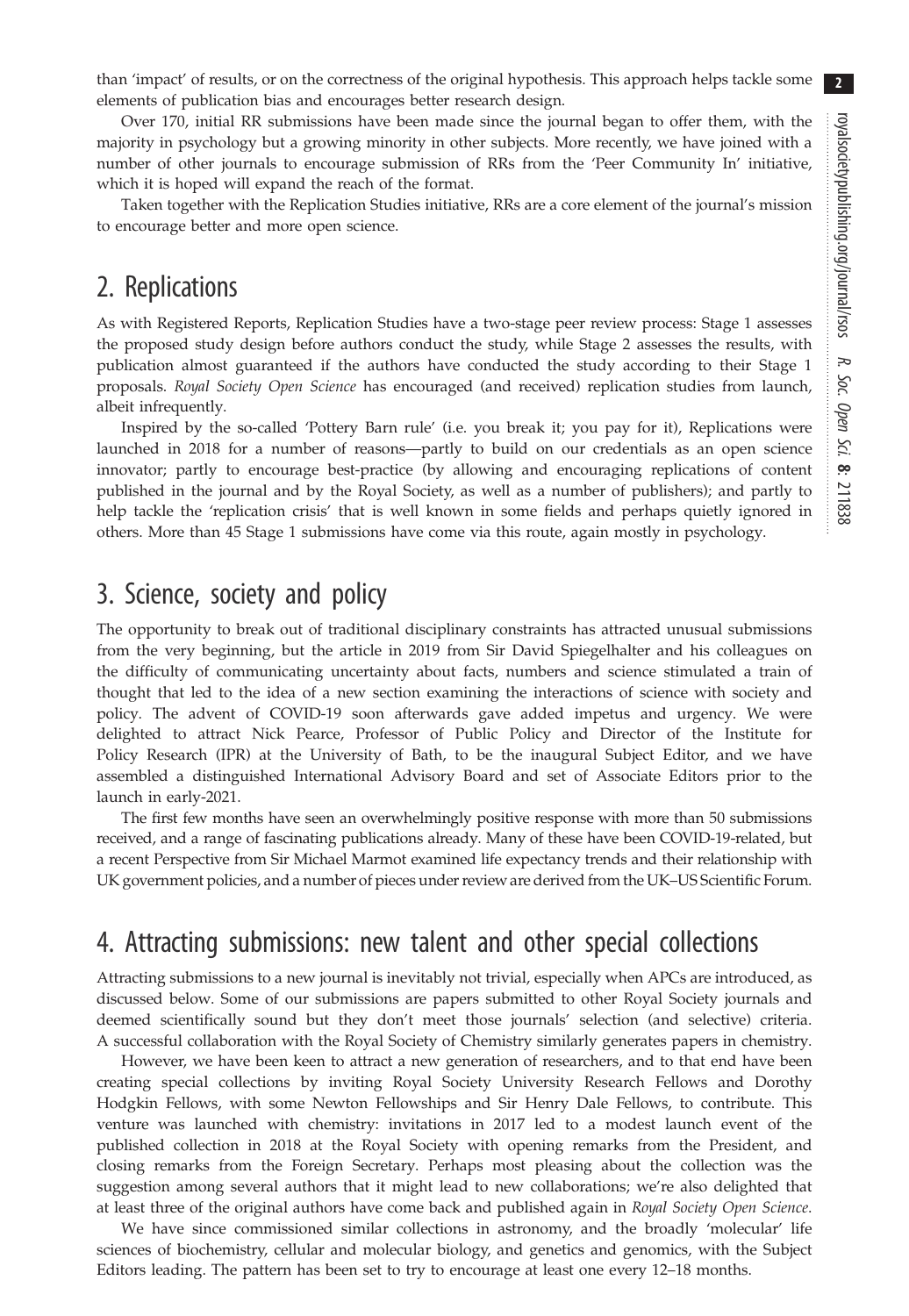The first special collection was on City Analytics, a fascinating collection of articles bringing together analysis of disparate new types of large-scale data, such as CCTV, social media, city sensors, retail, utility and population censuses to ask [big questions about the evolution and nature of city societies](https://royalsocietypublishing.org/doi/10.1098/rsos.161063). This is a new kind of science, mining vast and often publicly available datasets, generating unexpected insights and recognizing no disciplinary boundaries. We were delighted when the Alan Turing Institute kindly offered to host a launch event for this collection, [featuring a number of talks from contributors.](https://www.youtube.com/watch?v=OQVMpHRojdw)

We are currently publishing papers destined for the special collection on catalysis, and around 20 submissions are expected to a cross-disciplinary Artificial Intelligence collection planned for publication next year collection. More such collections are currently being planned.

# 5. Is anybody noticing us? Evidence from Altmetric and citations

In 2015, the journal's first full year of operation, there were 850 000 downloads; by the end of 2020, this had risen to 4.1m, and 2021 is on course to surpass this figure too. We're not driven by Impact Factor (although it does continue to increase, currently over 2.9), but we are interested to measure the journal's impact and influence. Altmetric monitors mentions of all our publications in blogs and social media such as Twitter.<sup>1</sup> The most prolific tweeter about Royal Society Open Science is David Colquhoun FRS who has tweeted/retweeted about us over 700 times, mostly about his own publications, which are also among the most read.

Over 3000 Royal Society Open Science publications have a score in Altmetric. The top 5, which illustrate the breadth of the journal's coverage, are:

| paper title                                                                                                                        | publication year | Altmetric score to date | <b>DOI</b>          | views to date |
|------------------------------------------------------------------------------------------------------------------------------------|------------------|-------------------------|---------------------|---------------|
| Violent video game engagement is<br>not associated with adolescents'<br>aggressive behaviour: evidence<br>from a registered report | 2019             | 3955                    | 10.1098/rsos.171474 | 413230        |
| Susceptibility to misinformation<br>about COVID-19 around the<br>world                                                             | 2020             | 2337                    | 10.1098/rsos.201199 | 76357         |
| Goats prefer positive human<br>emotional facial expressions                                                                        | 2018             | 1794                    | 10.1098/rsos.180491 | 33289         |
| The natural selection of bad<br>science                                                                                            | 2016             | 1785                    | 10.1098/rsos.160384 | 169892        |
| A new two-fingered dinosaur<br>sheds light on the radiation of<br>Oviraptorosauria                                                 | 2020             | 1625                    | 10.1098/rsos.201184 | 9137          |

What is especially pleasing to me is not only does this top 5 demonstrate the immediacy of research published in the journal (with two of the papers published in October of 2020) but also that the highest scoring paper is a Registered Report—some have expressed concerns that this format kills exciting/ interesting research, but this evidence (and a record of over 400 000 views for this paper) suggests otherwise.

Our top 10 cited papers, listed below, offer further evidence of the breadth of coverage.

| paper title                                          | publication year | citations to date | DOI                     |
|------------------------------------------------------|------------------|-------------------|-------------------------|
| The deep sea is a major sink for microplastic debris | 2014             | 755               | 10.1098/rsos.140317     |
| An investigation of the false discovery rate and the | 2014             | 370               | 10.1098/rsos.140216     |
| misinterpretation of $p$ -values                     |                  |                   |                         |
|                                                      |                  |                   | $(\mathcal{C}_{\alpha}$ |

(Continued.)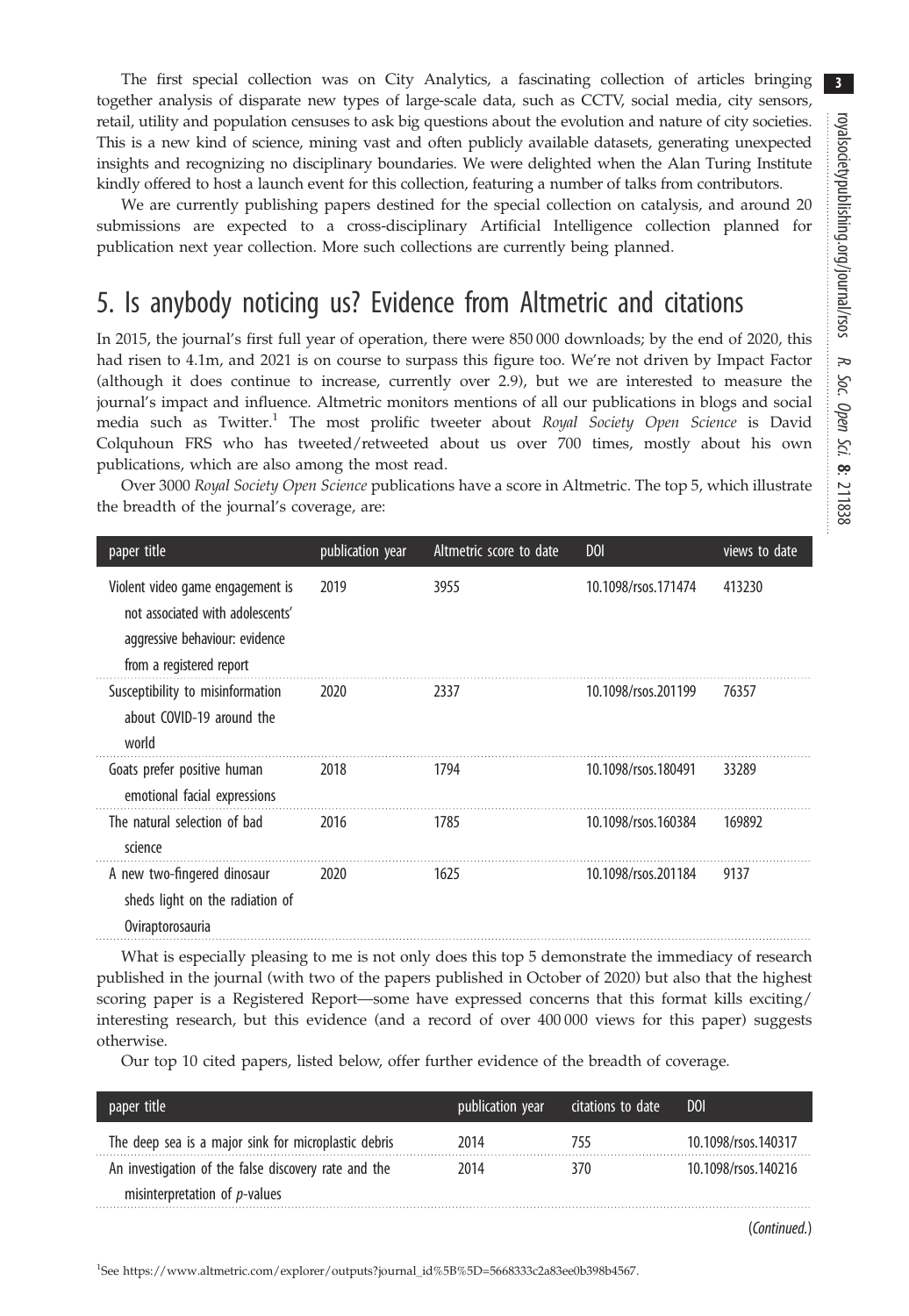| paper title                                                                                                                                         | publication year | citations to date | <b>DOI</b>          |
|-----------------------------------------------------------------------------------------------------------------------------------------------------|------------------|-------------------|---------------------|
| MiFish, a set of universal PCR primers for metabarcoding<br>environmental DNA from fishes: detection of more<br>than 230 subtropical marine species | 2015             | 344               | 10.1098/rsos.150088 |
| The natural selection of had science                                                                                                                | 2016             | 250               | 10.1098/rsos.160384 |
| Bushmeat hunting and extinction risk to the world's<br>mammals                                                                                      | 2016             | 219               | 10.1098/rsos.160498 |
| Thioflavin T as an amyloid dye: Fibril quantification,<br>optimal concentration and effect on aggregation                                           | 2017             | 207               | 10.1098/rsos.160696 |
| Determining consistent prognostic biomarkers of overall<br>survival and vascular invasion in hepatocellular<br>carcinoma                            | 2018             | 152               | 10.1098/rsos.181006 |
| Improved community detection in weighted bipartite<br>networks                                                                                      | 2016             | 151               | 10.1098/rsos.140536 |
| Challenges and opportunities associated with waste<br>management in India                                                                           | 2017             | 149               | 10.1098/rsos.160764 |
| Baleen boom and bust: A synthesis of mysticete<br>phylogeny, diversity and disparity                                                                | 2015             | 144               | 10.1098/rsos.140434 |

Among the many other remarkable papers, we have published I highlight '[The evolution of popular](https://doi.org/10.1098/rsos.150081) [music: USA 1960](https://doi.org/10.1098/rsos.150081)–2010' and '[The advantage of short paper titles](https://doi.org/10.1098/rsos.150266)'. The latter paper confirms the value of a policy I have followed in my own publications for many years; it has been cited almost 80 times in journals spanning the entire spectrum of science (mostly in journal editorials!). It must be admitted that the correlation between title length and citations is only slight.

# 6. The transition to article processing charges

From launch in 2014 until the end of 2017, Royal Society Open Science was free to read and free to publish, the costs being covered from the surpluses generated by other Royal Society journals. However, with the prospect of those journals publishing ever more open access this was not a sustainable model. Reluctantly, therefore a modest APC, initially less than  $£1000$ , was introduced in 2018. We have been charging most authors for publication, but there is a [well-publicized waiver scheme](https://royalsocietypublishing.org/rsos/waivers) to avoid disenfranchising resource-limited potential contributors, and this is entirely separate from any consideration of whether to publish a submission. The impact on submission rates has been only modest and there appears not to be a significant geographical dimension to any changes.

# 7. The challenge of controversial papers

As Editor-in-Chief, I have to take a view on the more troublesome manuscripts or matters that arise. In 2018, we [published a paper in theoretical physics](https://royalsocietypublishing.org/doi/10.1098/rsos.180526) which had polarized the original referees and which has generated much disagreement in the field. Most experts feel strongly that the underlying mathematics is misconceived and there has been pressure on the journal to retract the paper. But not everyone agrees that the article is completely without merit, and it is possible that in challenging it new insights might emerge. We [have published an Expression of Concern](https://royalsocietypublishing.org/doi/10.1098/rsos.201777) which is associated with the original paper so that any new readers are alerted to the controversy, but have decided that in the interest of open debate the paper should stay available for anyone to read. This has not been an easy discussion or decision, but it has now been endorsed by the Royal Society's Publishing Board.

We should remember that in the history of science there are several examples of papers that had scorn poured on them when first published, but which turned out to be correct and to transform their fields. Most papers that look wrong to the majority of readers turn out indeed to be wrong, but a tiny minority

4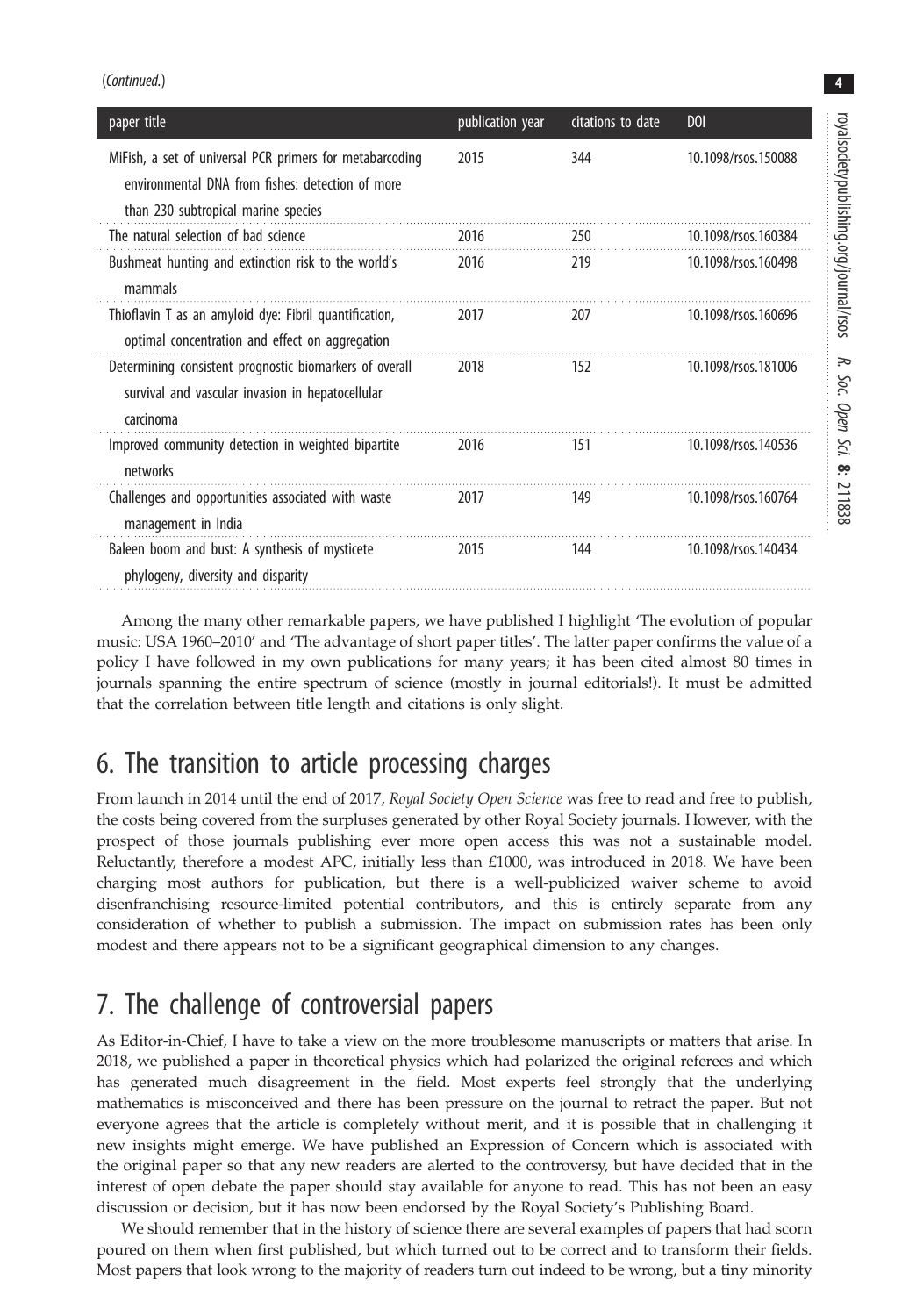5

are correct and revolutionary. The responsibility of a scientific journal is to do its best but then to leave the final judgement to future generations.

# 8. Unacceptable behaviour

Occasionally, scientific disagreements become more personal. In one case, a female early career researcher received threatening messages and phone calls from senior male competitors who disagreed with the science in the Royal Society Open Science paper of which she was the first author. These messages went beyond science: they threatened that the individual's career could be (deliberately) ruined if she continued to be associated with the senior author. When I made clear that such behaviour was unacceptable, the initial response was hostile, but the tone of future exchanges did improve greatly.

In a separate case, a number of promising female post-doctoral researchers indicated to their supervisor that they would leave science because the response to their publications, including one in Royal Society Open Science, from some senior men was so unpleasant. When individuals are so harassed or shouted down, or simply ignored, by their ostensible colleagues that they leave active research, the community is poorer for it, and we should be ashamed when this happens.

# 9. Practical challenges

The journey of a manuscript from submission through to publication requires many steps that need inhouse editorial staff and infrastructure together with the involvement of external colleagues to act as Subject Editors, Associate Editors and referees. It's a complex and delicate eco-system for every journal, but Royal Society Open Science brings its own particular challenges. The differences in reviewing cultures, and even vocabulary, across so many disparate fields adds complexity for the editorial staff. The objective peer review model allows for good but often incremental research which we expect to have archival value, but the research ecosystem prefers ground-breaking research, which contributes to the challenge of engaging reviewers: Royal Society Open Science currently needs to invite an average of 7–9 reviewers per paper to reach a decision stage. This is a growing systemic problem for many journals (too many papers written, and the burden falling on too few individuals) and has been greatly exacerbated by COVID-19, but it adds to the challenge of prompt decision-making.

We have also introduced open reviewing, which may discourage some: all referees' reports are now published along with the paper, but only a small proportion of referees have agreed to have their names published.

The systemic situation is unlikely to improve until reviewer activities are better recognized by funders and employers, but the journal's efforts to recognize reviewers in annual lists and also link-ups with services such as Publons are a salve, with the latter now offering 'transparent' peer review publishing of peer review reports for the journal with DOIs, so the reports become formally and easily citable. A number of reviewers and editors have also been provided with letters of thanks by the editorial office indicating when they have assisted—these have been used in promotion, tenure and immigration settings, so it is to be hoped that the journal is helping the community at the individual level in these ways.

The journal currently receives around 2000 submissions annually. While growth in submissions is in general a good thing it adds to the pressure in keeping decision times to a minimum with limited resources. Expansion of the editorial board has been key to tackling the problem, and it remains a work in progress. Identifying suitable individuals to join the board, encouraging them to join and keeping editors engaged is a challenge for the journal – the model of objective and open peer review encourages some to join but puts others off. Expanding the geographical diversity of the Board is a priority and we would welcome readers' suggestions for suitable individuals.

Plagiarism and the very recent proliferation of paper mills that generate fake material to order have further added to the burden of assessment, though fortunately the routine use of similarity checking software has helped somewhat.

Despite the consistently high numbers of submissions and the COVID-19-induced constraints of remote working, the journal has been able to maintain or even reduce decision times in the last 18 months or so and the whole team will be diligent in prioritizing this metric. It has been helpful to expand the number of Subject Editors to 16, covering 13 broad subject disciplinary sections as well as a dedicated Registered Report/Replication Editor. This expansion has helped to build momentum not only in encouraging high-quality submissions from an impressive array of authors and geographies